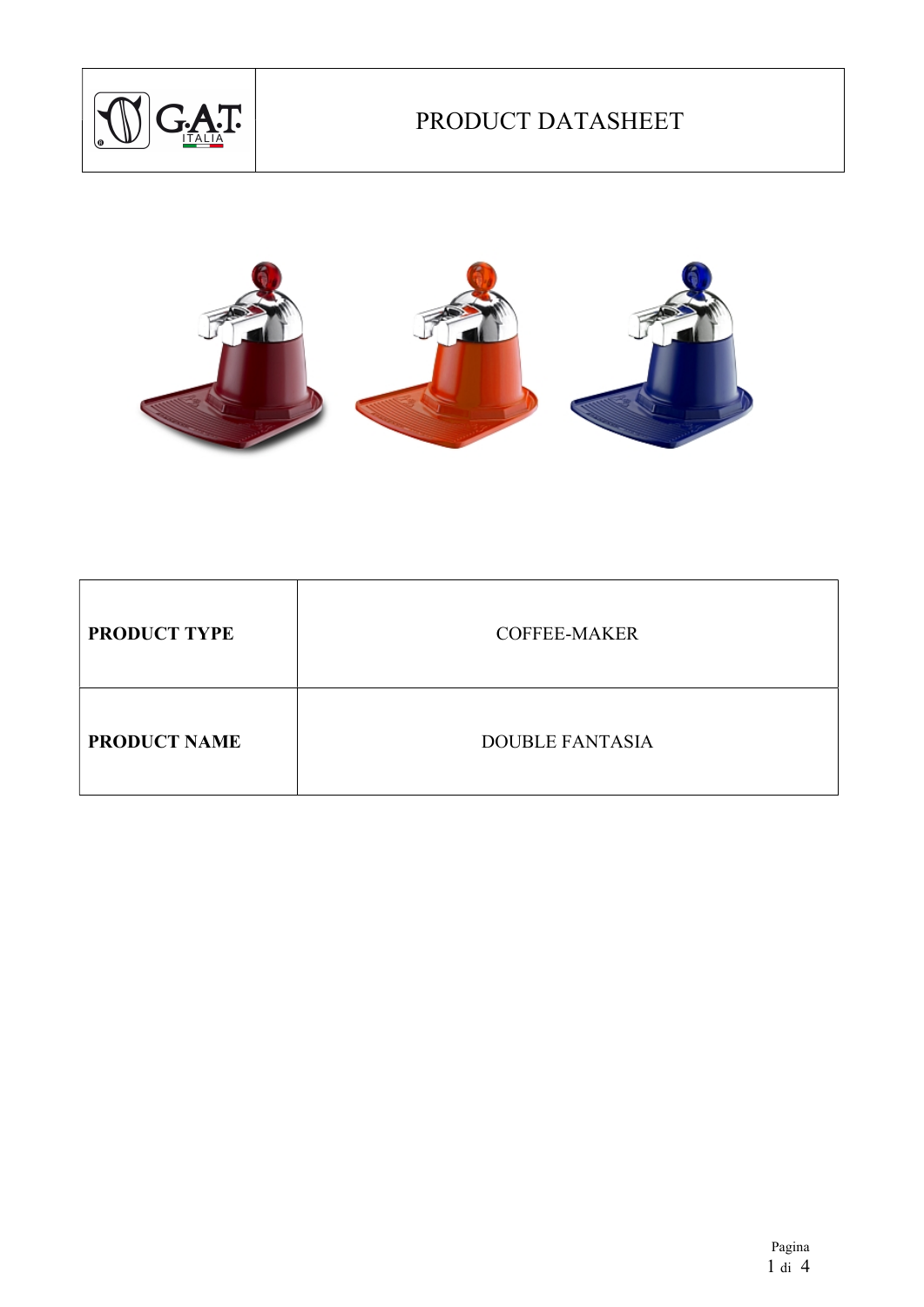

## PRODUCT DATASHEET

#### INDEX

| 1. TECHNICAL DATA               | pag. 3 |
|---------------------------------|--------|
| 2. DESCRIPTION OF THE APPLIANCE | pag. 4 |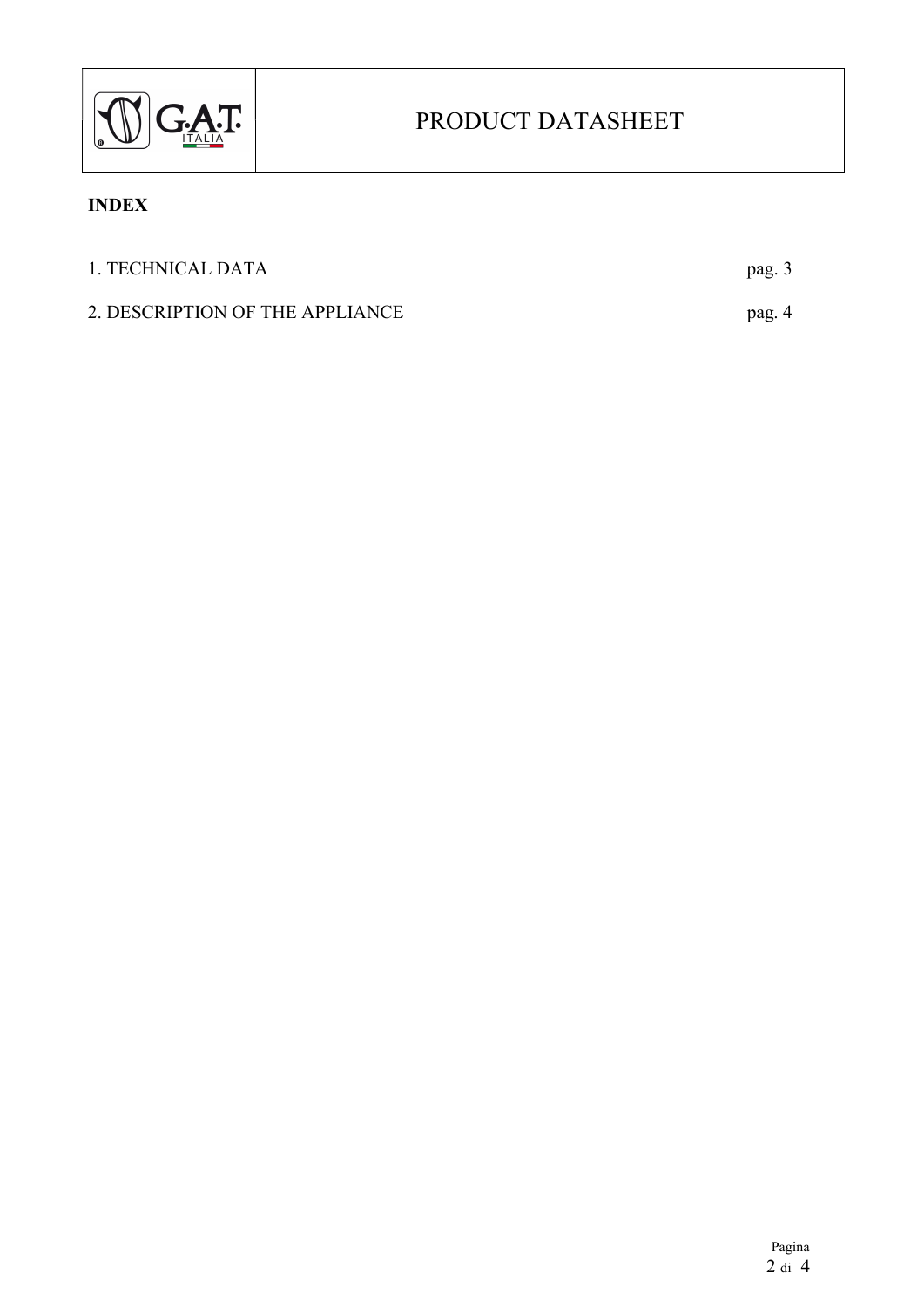

## 1. TECHNICAL DATA

|        | WEIGHT HEIGHT LENGTH |                   |                 | <b>IDEPTH</b> |
|--------|----------------------|-------------------|-----------------|---------------|
| 2 cups |                      | $12.5 \text{ cm}$ | $15 \text{ cm}$ | cm            |

|                 | Aluminum suitable food contact (Boiler, upper part,<br>disk filter, funnel filter)<br>The chemical composition of aluminum<br>and<br>aluminum alloys used by GAT are conform to the<br>standards UNI EN 601/602 (Aluminum and<br>aluminum alloys suitable food contact) |
|-----------------|-------------------------------------------------------------------------------------------------------------------------------------------------------------------------------------------------------------------------------------------------------------------------|
|                 | Plastic material (knob)                                                                                                                                                                                                                                                 |
| <b>MATERIAL</b> | The plastic materials used by G.A.T are conform to<br>the standards DM 21-3-1973 (legislation concerning<br>materials and articles in contact with foodstuffs)                                                                                                          |
|                 | Silicon material (Gasket)                                                                                                                                                                                                                                               |
|                 | The silicon gasket used by G.A.T are conform to the<br>standards DM 21-3-1973 (legislation concerning<br>materials and articles in contact with foodstuffs)                                                                                                             |

 $\frac{1}{2}$